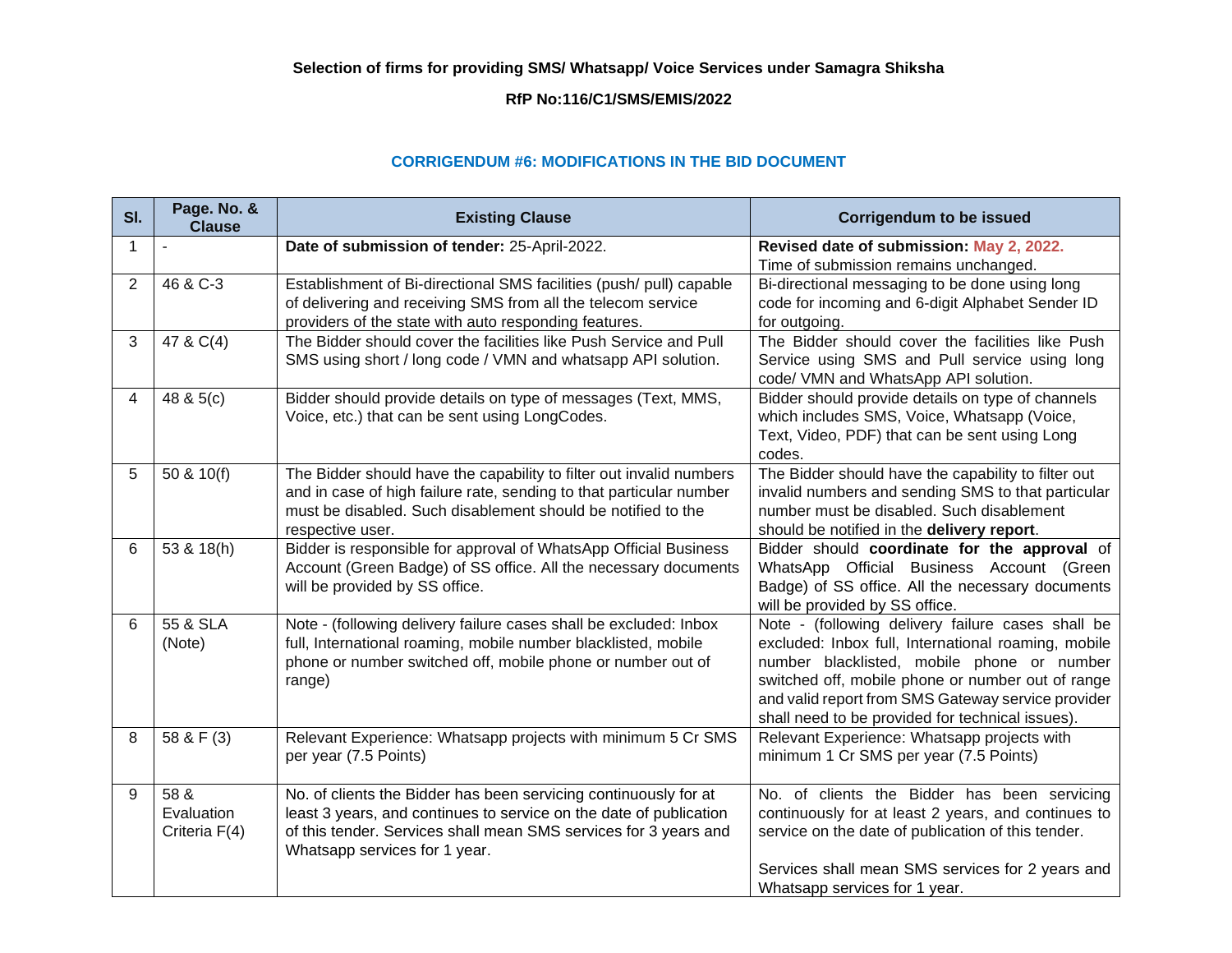| SI. | Page. No. &<br><b>Clause</b>                        | <b>Existing Clause</b>                                                                                                                                                                                                                                                                                                                                                                   | <b>Corrigendum to be issued</b>                                                                                                                                                                                                                                                                                                                                                                                                                                                                                                                                                    |
|-----|-----------------------------------------------------|------------------------------------------------------------------------------------------------------------------------------------------------------------------------------------------------------------------------------------------------------------------------------------------------------------------------------------------------------------------------------------------|------------------------------------------------------------------------------------------------------------------------------------------------------------------------------------------------------------------------------------------------------------------------------------------------------------------------------------------------------------------------------------------------------------------------------------------------------------------------------------------------------------------------------------------------------------------------------------|
|     |                                                     |                                                                                                                                                                                                                                                                                                                                                                                          | This change will automatically apply in the relevant<br>templates provided - i.e. in From Tech 3, Point No.                                                                                                                                                                                                                                                                                                                                                                                                                                                                        |
| 10  | Prequalification<br>Criteria - SI.<br>no(6)         | The Bidder (Lead Bidder in case of a Consortium) should have<br>the capability of sending at least 50 lakh Transactional SMS per<br>day and at least 2 crore Promotional messages per day.                                                                                                                                                                                               | Bidder(s) should have the capability of sending at<br>least 50 lakh Transactional SMS per day and at<br>least 2 crore Promotional messages per day.                                                                                                                                                                                                                                                                                                                                                                                                                                |
| 11  | Prequalification<br>Criteria - Sl.no<br>(8)         | The Bidder should be able to allocate a minimum throughput of<br>1,000 SMS/ sec to SS.<br>Certificates to this effect from the telecom operator[s]<br>$\bullet$<br>should be submitted with whom the Bidder has the tieup<br>to deliver SMS Alerts<br>AND Undertaking to be provided for at least minimum<br>$\bullet$<br>throughput 1,000 SMS/ sec to SS Office for delivery of<br>SMS. | The Bidder should be able to allocate a minimum<br>throughput of 150 SMS/ sec to SS. However,<br>arrangements should be made to increase through<br>put to 1000 SMS/Sec as per the prior requirement<br>put forth by SS.<br>Certificates to this effect from the telecom<br>operator[s] should be submitted with whom<br>the Bidder has the tie-up to deliver SMS<br>Alerts<br>AND Undertaking to be provided for at<br>least minimum throughput 150 SMS/ sec<br>to SS Office for delivery of SMS. Also,<br>assurance to increase its throughput to<br>1,000 as requirement of SS. |
| 12  | Corrigendum<br>$#5 - Page no$<br>13 - Table No<br>5 | TABLE #5: OBD SERVICES                                                                                                                                                                                                                                                                                                                                                                   | TABLE #5: OBD SERVICES (2 Crore OBD per<br>annum)                                                                                                                                                                                                                                                                                                                                                                                                                                                                                                                                  |
| 13  | Corridendum<br>#5: Form FIN2,<br>Table No. 4        | Table for quoting rates for Whatsapp.                                                                                                                                                                                                                                                                                                                                                    | Since Whatsapp has changed its policy and started<br>charging for user initiated messages, the table is<br>modified as shown on the following page.                                                                                                                                                                                                                                                                                                                                                                                                                                |